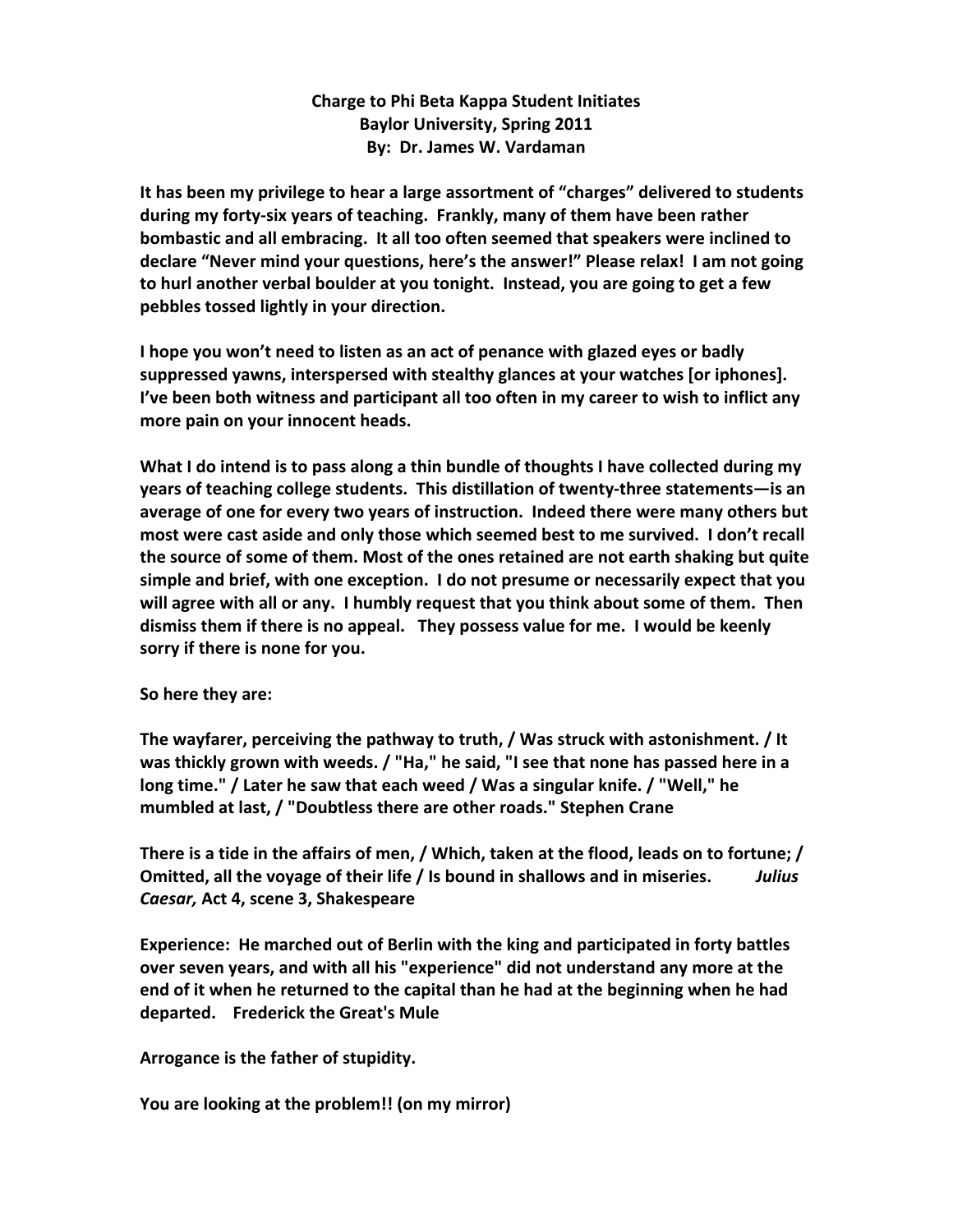**Time is the best teacher. Unfortunately it kills all its pupils. Hector Berlioz** 

**Every great idea has its origin in heresy.** George Bernard Shaw

After you have encountered a wasp, don't you love a fly. **I** John Mortimer

Beware of analogy: because a cat has kittens in an oven doesn't make 'em biscuits.

Where books are burned, they will in the end burn people, too. Heinrich Heine

Be kind because everyone you meet is fighting a hard battle. Philo of Alexandria

The characteristics of an educated Christian should be a cold eye and a warm heart.

It may be that our only hope will lie in the frail web of understanding of one person **for the pain of another.** John Dos Passos

It is a deadly mistake to assume that the words "critic" and "enemy" are **interchangeable terms.**

Today a rooster; tomorrow a feather duster. Australian Proverb

**Men never do evil so fully and so happily as when they do it for conscience sake. Pascal**

The wise are heard through their silence. Lao Tsu

**I** destroy my enemies when I make them my friends. Abraham Lincoln

**Remember that in every Eden there is probably a snake.** 

An eye for an eye and a tooth for a tooth--and soon the world is blind and toothless. Gandhi

Be more than you seem. Helmuth von Moltke "The Elder"

A Paris newspaper's six successive headlines reporting Napoleon's escape from his **exile on Elba in 1815:** 

"The Corsican Monster Has Landed in the Gulf of Juan."

"The Cannibal is Marching Toward Grasse."

**"The Usurper Has Entered Grenoble."** 

**"Bonaparte Has Entered Lyons."**

**"Napoleon Is Marching Towards Fontainebleau."** 

"His Imperial Majesty Is Expected Tomorrow in Paris."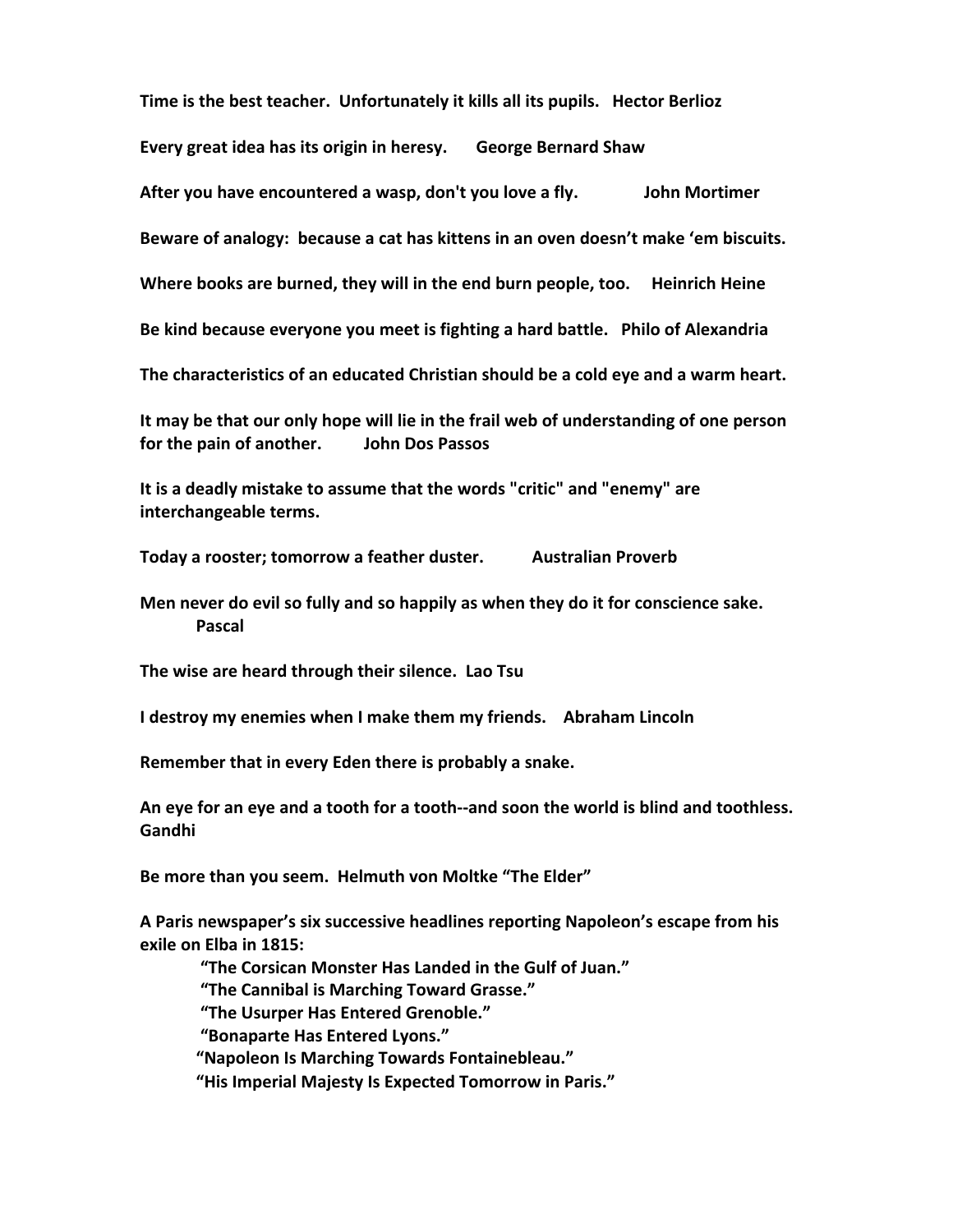You probably did not count them, but I only listed twenty-two. I deliberately omitted **the one statement because it has come to have very special meaning of late and I would like, with your permission, to tell you why.**

About three months ago and within the same week, I received two books as gifts **one from a friend in Kentucky and the other from a friend in San Antonio. They do not** know one another. Strangely, both volumes were biographies about the same man. That man was a remarkable German Christian named Dietrich Bonhöffer. One of the authors was Eric Metaxas, an American. The other was a German, Ferdinand **Schlingensiepen. I really knew little about Bonhöffer, except his declaration which I previously omitted:** I now quote it: "When Christ calls a man, he bids him come and die."—a hard, unvarnished and uncompromising challenge if there ever was one!

**I** took the opportunity to read the two magisterial biographies and to discover for myself what Bonhöffer exactly meant by his demanding, compelling, and all-inclusive statement. Soon I discovered that he was possessed of staggering talent. While at the **justly renowned University of Berlin, he studied under a galaxy of preeminent** professors—among them, Adolf Von Harnack, Karl Holl, and Reinhold Seeberg. While holding them in awe and great respect, Bonhöffer had no hesitation in contradicting and debating with them on any and all issues. He consistently astonished them with **his learning and perception.** 

Bonhöffer had read broadly and passionately since childhood. In addition to classical and German literature (he will go to his death with a copy of Goethe in his **possession), he was engrossed in history, art, music (he was an accomplished pianist),** science, languages, and theology. In short his intellectual endowments were **breathtaking! Beyond things of the mind, he was positively marinated in all the basic virtues that a mortal could wish for.** 

**Despite his great gifts, he was humble, kind, loving, devout and obedient. False pride** was an abomination and he was always willing to aid any person, be he high or low if **Bonhöffer had the resources to do so. Admiration for him seemed limitless from those who came to know him.**

However, despite his devotion and rich commitment to life—after deep reflection and searching prayer, Bonhöffer took the most radical step of his life; he joined the conspiracy to assassinate Adolf Hitler. He concluded the Nazi leader was evil to the **point of depravity and thus must be destroyed to prevent his continuous assault on** life, religion and the basic values of humanitarian civilization.

Bonhöffer reached the crucial decision that it was not sufficient to stand aside and hope that others would hazard the fateful deed. The only way to prevent this **pathological monster from continuing his insidious brutality was for decent people to** dedicate every fiber to the eradication of such a reprehensible tyrant. Thus, Bonhöffer became implicated beyond recall. All too soon his activity was exposed. He